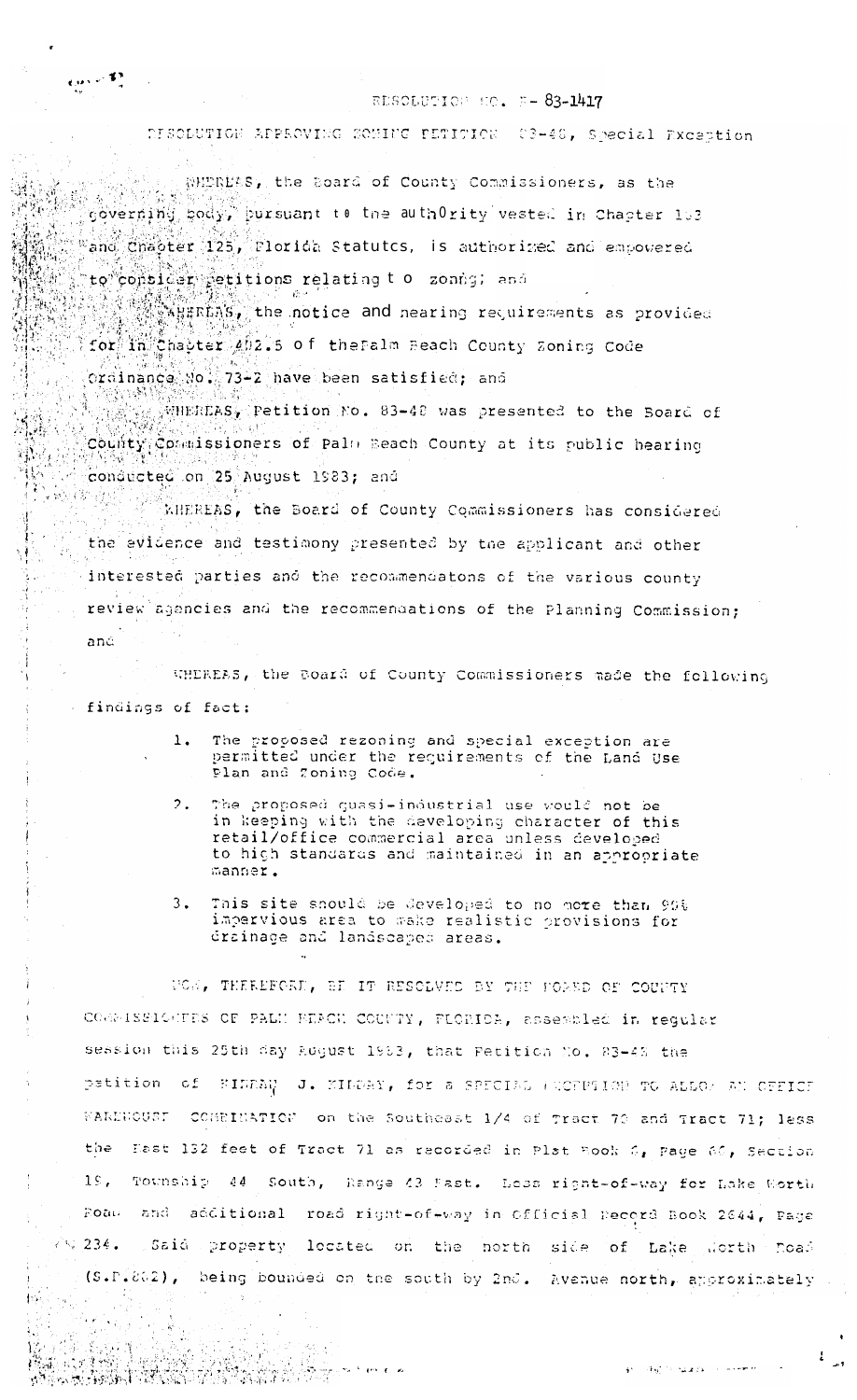anile west of Congress Avenue was approved as advertised subject to the  $\cdot$  3 following conditions:

 $\label{eq:4} \mathbf{v}_{\mathbf{y}} = \mathbf{v} \cdot \mathbf{v}_{\mathbf{y}}^{\mathbf{y}}$ 

r iyo

 $\frac{1}{2} \frac{1}{k}$ 

 $\frac{2\pi}{\pi} \frac{1}{2} \frac{1}{2} \frac{1}{2}$ 

 $\label{eq:2.1} \frac{1}{\sqrt{2}}\frac{1}{2}\frac{1}{2} \left( \frac{1}{2} \left( \frac{1}{2} \frac{1}{2} \frac{1}{2} \frac{1}{2} \right) - \frac{1}{2} \left( \frac{1}{2} \frac{1}{2} \frac{1}{2} \frac{1}{2} \frac{1}{2} \frac{1}{2} \frac{1}{2} \frac{1}{2} \frac{1}{2} \frac{1}{2} \frac{1}{2} \frac{1}{2} \frac{1}{2} \frac{1}{2} \frac{1}{2} \frac{1}{2} \frac{1}{2} \frac{1}{2} \frac{1}{2}$ 

4.19. 100

- Based upon the petition's traffic statement, the office  $1.$ space portion of this development shall be limited to a maximum of 17,532 square feet. No retail activities will be permitted within this development.
- 2. The 2nd. Avenue Borth and Lake Worth Road facades shall be designed to present an appearance compatible with the office park character desired for this area.
	- The site plan shall be redesigned to provide for  $3.$ no more than 90% impervious area, to specify exactly which buildings will be used for office purposes, and to reflect dumpster enclosures.
	- 4. Development shall be limited to a total of 38,57% sq.<br>feet of floor area until connection to the Palm Springs Sanitary Sewage system is obtained. In addition, the developer shall install all on-site and off-site underground systems necessary to accomplish connection to the Palm Springs Sanitary Sewage System, to be installed prior to the issuance of a Certificate of Occupancy. Sewage connection shall be accomplished within 32 days after lifting of the current connection moratorium.
	- 5. The developer shall take reasonable precautions during the development of this property to insure that fugitive particulates (dust particles) from this project do not become a nuisance to neighboring properties.
	- The developer shall take necessary measures during the  $6.$ development of this property to prevent pollutant runoff to neighboring and nearby surface waters.
	- This development must retain onsite 85% of the storm- $7.$ water runoff generated by a three (3) year storm per requirements of the Fermit Section, Land Development Division.
	- The property owner shall convey for the ultimate right-<br>of-way for 2nd Avenue North, 40 feet from centerline,<br>approximately an additional 15 feet, within 50 days of<br>approval; conveyance must be accepted by Falm Beach<br>appro  $\hat{\epsilon}$ . County prior to issuance of first building permit.
	- 9. The developer shall align the proposed entrance onto Lake Korth Road with the existing median opening.
	- The developer shall construct a left turn lane west  $16.$ approach on Lake Worth Boad at it's intersection with the project's entrance road.
	- The developer shall contribute:  $11.$ a) \$225 per 1,000 square feet of general office space, land b) \$62 per 1,000 square feet of warehouse space

to be paid at the time of issuance of building permits toward the cost of meeting this parcel's direct and identifiable traffic impact.

 $\label{eq:2} \mathcal{L}(\mathcal{F}) = \mathcal{L}(\mathcal{F}) \left( \mathcal{H} \left( \mathcal{F} \right) \right) \left( \mathcal{F} \right) \left( \mathcal{F} \right) \left( \mathcal{F} \right) \left( \mathcal{F} \right) \left( \mathcal{F} \right) \left( \mathcal{F} \right) \left( \mathcal{F} \right)$ 

12. No automotive or outdoor repairs shall be permitted.

Commissioner Koehler , moved for approval,

of the petition. The motion was seconded by Commissioner WILKEN,